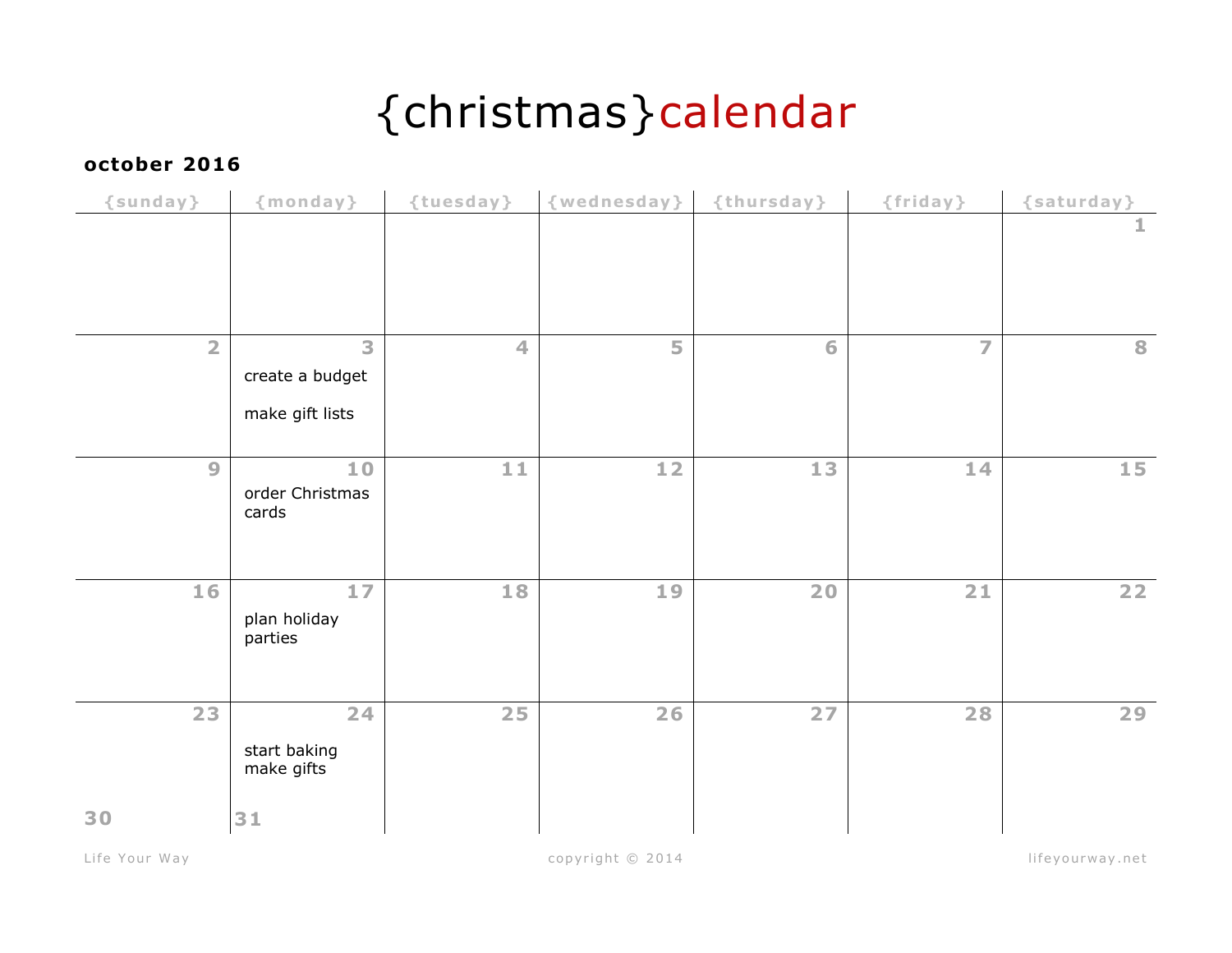# {christmas}calendar

#### **november 2016**

| {sunday}                      | {monday}                                          | {tuesday} | {wednesday}    | {thursday}     | {friday}            | {saturday}                |
|-------------------------------|---------------------------------------------------|-----------|----------------|----------------|---------------------|---------------------------|
|                               |                                                   | 1         | $\overline{2}$ | $\overline{3}$ | 4                   | 5                         |
|                               |                                                   |           |                |                |                     |                           |
|                               |                                                   |           |                |                |                     |                           |
| 6<br>Daylight<br>Savings ends | $\overline{7}$<br>address cards                   | 8         | 9              | 10             | 11                  | 12                        |
|                               |                                                   |           |                |                |                     |                           |
| 13                            | 14<br>mail int'l<br>packages                      | 15        | 16             | 17             | 18                  | 19                        |
| 20                            | 21                                                | 22        | 23             | 24             | 25                  | 26                        |
|                               | prepare for<br>Thanksgiving                       |           |                | Thanksgiving   | <b>Black Friday</b> | decorate for<br>Christmas |
| 27                            | 28<br>start advent<br>calendar /<br>finish baking | 29        | 30             |                |                     |                           |